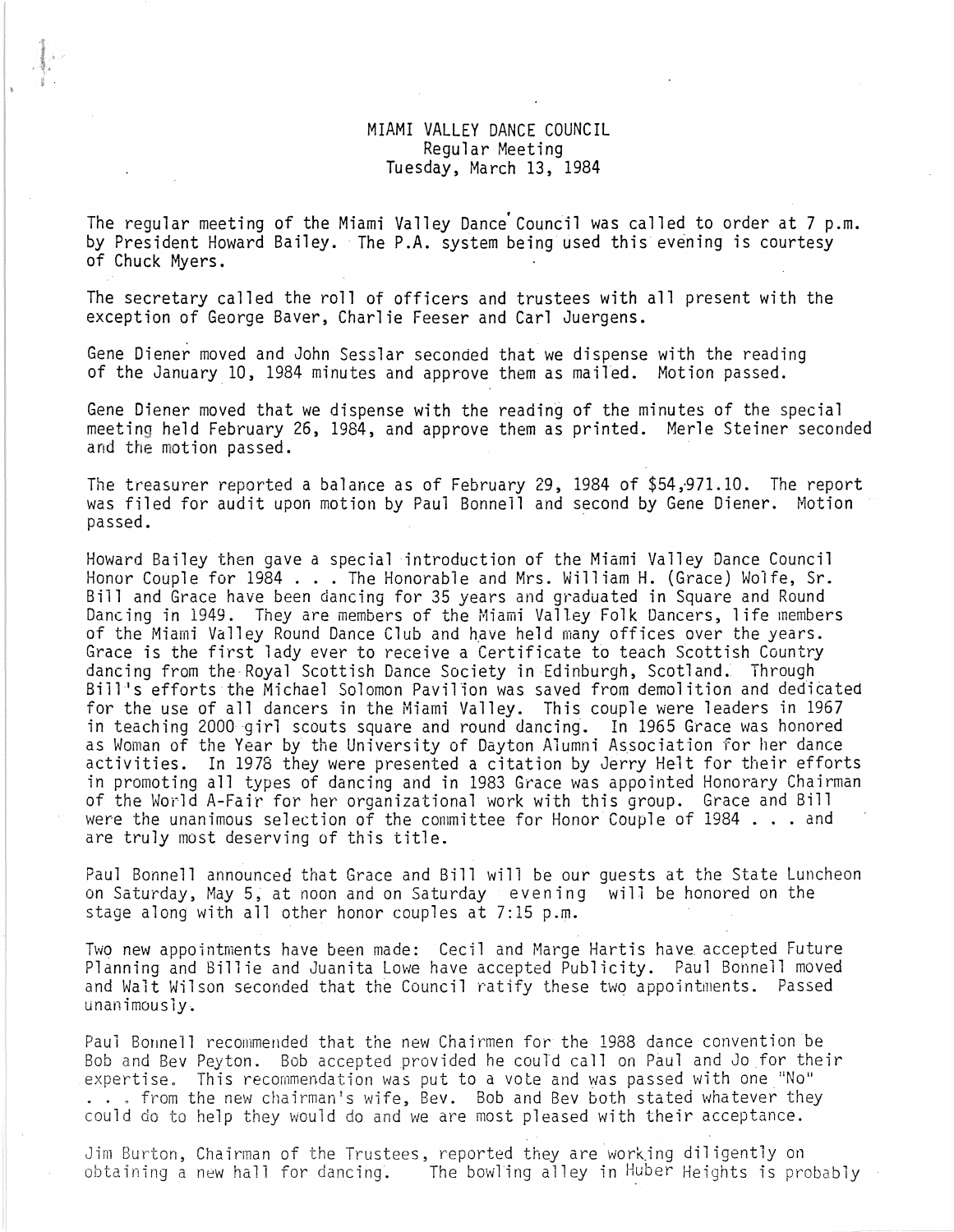Tuesday, March 13, 1984 , The Same Communication of the Page 2

too much money. Central School is a possibility. They are waiting for a school tax levy to be passed in May, but they suggested we would have to rent the school on a nightly basis .•. which would not be the best situation. The "Blue Moon" on a nightly basis . . . which would not be the best situation. The "Blue Moon"<br>did not sell. Warren Peters said he would like to get with the Trustees to see what can be worked out  $\cdot\cdot\cdot$  they plan to meet with him. The Clark County Commissioners have two possibilities they are working on for us. The Trustees will report their findings at the next meeting.

Bob Peyton reported on the Council Classes stating graduation will be April 9. He encouraged all Clubs to participate at this dance in order to contact the new dancers and encourage them to join your club. Bring your free give-aways and information on any free dances for the new dancers.

Beginning April 16 we will be holding dances at the Michael Solomon Pavilion at the Mainstream level. Merle Steiner moved and Walt Wilson seconded that we charge \$3/couple \$1.50/single for these Monday dances which will run through the last week of August, beginning at  $8$  p.m. and running until  $10:30$  p.m.

Bob stated he was approached by Channel 16/14 regarding a video tape promoting square dancing. If we can provide this tape to them, they will run it and give us free publicity. It was suggested Bob research the cost of this tape and report at the May meeting when a decision will be made whether or not to go ahead with the promotion.

Howard reported on a special suggestion from the February 26 meeting  $\ldots$  that each club dancing higher than Mainstream, beginning in May, sponsor at least one Mainstream dance during the year and publicjze it. To correlate these dances so all are not on identical nights, our Future Planning Chairmen, Marge and Cecil'Hartis should be advised of the dates.

Glen Berry, Callers' Association Liaison, reported that the Callers do want to work together with the Clubs; so, if there are any suggestions, complaints, or compliments he is the man to whom you report. A beginner dance was held last Sunday, March 11, with approximately 120 in attendance. The last dance will be April 8 at Bomberger Center at 2 p.m. at a cost of \$3.50/couple.

Editor Betty French asked that all clubs be sure to drop off any schedules or announcements to her before leaving the meeting. The Newsletter will be published in May and will be quite lengthy. It should be out just prior to the State Convention.

Evelyn Steiner reported for vacationing Mady D'Aloiso, MSP Support Chairman, who wanted all present to notice the new Bulletin Board to the left of the entrance, which was designed and built by George D'Aloiso and installed by Don Blomberg. The Beard 'was donated courtesy of the Michael Solomon Pavilion Support Committee. Club notices from clubs in the MVCouncil will be posted here. Clubs outside the area will be posted on another board to the right of the entrance ... this to area will be posted on another board to the right of the entrance . . . this to<br>be installed at a later date. We want to be sure that this new board is used strictly<br>for flyers from Miami Valley Council Member Clubs.

Howard then introduced our Trustee representing the City *of* Dayton, Division of Parks and Recreation, Irene Romero, whom he thanked publicly for all the work she and her division do in printing our minutes, agendas, mailing same, plus all other work the City of Dayton does for us. Irene reported she had to reject the order for tables for the Pavilion and when the rejection was received the chair order was also rejected. The chairs are on order and should be received by the next meeting.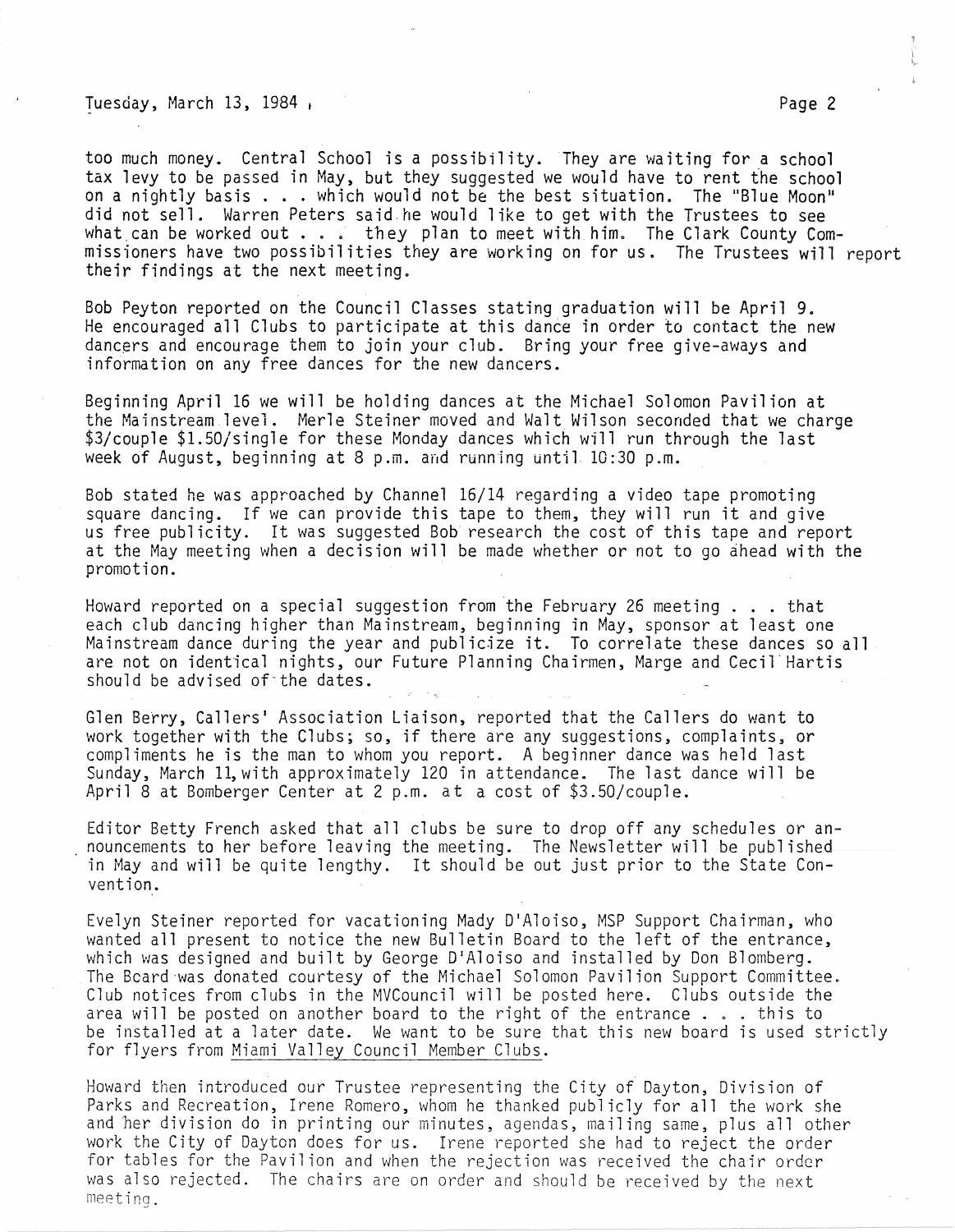Tuesday, March 13, 1984 **Page 3** 

Mona Cannell, Mini-Legacy, reported that the International Legacy Display will be displayed at the State Convention and informational materials about both the International Legacy and the Ohio Mini-Legacy will be located there.

Howard then turned the microphone over to Paul and Jo Bonnell, Chairmen (for the last time in a 15 year span) of the State Convention. The convention is about seven weeks away. It's time to get all clubs registered. As of this morning there were 787 dancers registered and 90% of these are from outside the MV Council area . . . and a lot from out of the State of Ohio. Do get your people registered. Keep in mind the 100% registration prior to April 1 and before the price goes up.

If you are a member of three or four different clubs, you register only once ... and are then registered as a dancer from each of the clubs to which you belong . . . for one fee.

Between the Bonnells and Mike and Phyllis Grady, over 8500 dancers have been contacted . .. never before has the word gotten out so thoroughly regarding a convention.

Paul informed us that Honor Couples are not guests of the convention and he suggested this Council pay registration for our Honor Couple. The luncheon is paid for by the convention for all Honor Couples, but the Council President and his wife must purchase their own luncheon. Paul trusts we would also pay the luncheon cost for Howard and Isabel Bailey.

The Grand March will be held following the kick-off publicity show for the next convention in Columbus.

Bobbie Myers reported on the Fashion Show that it is the desire of the Council that every Club be represented. If you have not been contacted regarding your representative to the Fashion Show, please get in touch with Bobbie immediately.

Marge Hartis reported the Cook Books have not yet been received. She will work out a plan of distribution through the Club reps. Marge will let all reps know when the books are received and where they will be available for pick up on consignment for all MVDC Clubs . . . either at MSP or at the school on County Line Road. Cost is \$4/book with the Clubs retaining \$1/book and returning \$3/book to Marge.

Jo Bonnell reported there will be another pattern cutting day on March 27, Tuesday, from 9:30 a.m. until 3:30 p.m. Bring lunch, scissors, pencil, etc. This is a makeup day to cover the day they were snowed out.

Howard announced the P.A. system is on loan from Chuck Myers and is not for sale; however, Howard has investigated and can purchase an amplifier, speaker system, two microphones, extension cord for floor microphone, floor stand, desk stand and adapter for \$189.28. John Sesslar moved we purchase this system for \$189.28. The motion was seconded by Glen Berry and approved unanimously.

President Bailey then read a letter from CENTER ROUNDS ROUND DANCE CLUB requesting admission to the Miami Valley Dance Council. They dance Monday evenings 7:30 p.m. to 9:30 p.m. at Seniors, Inc., St. Leonard's Center, 8100 Clio Road, Centerville. Leaders of the Club are Kenn and Mary Carol Meyer. This club, formed November 1, 1983, dances easy to easy-intermediate. Merle Steiner moved and Al Peters seconded that we accept the Center Rounds Round Dance Club as members of the Miami Valley Dance Council. The motion was unanimously passed.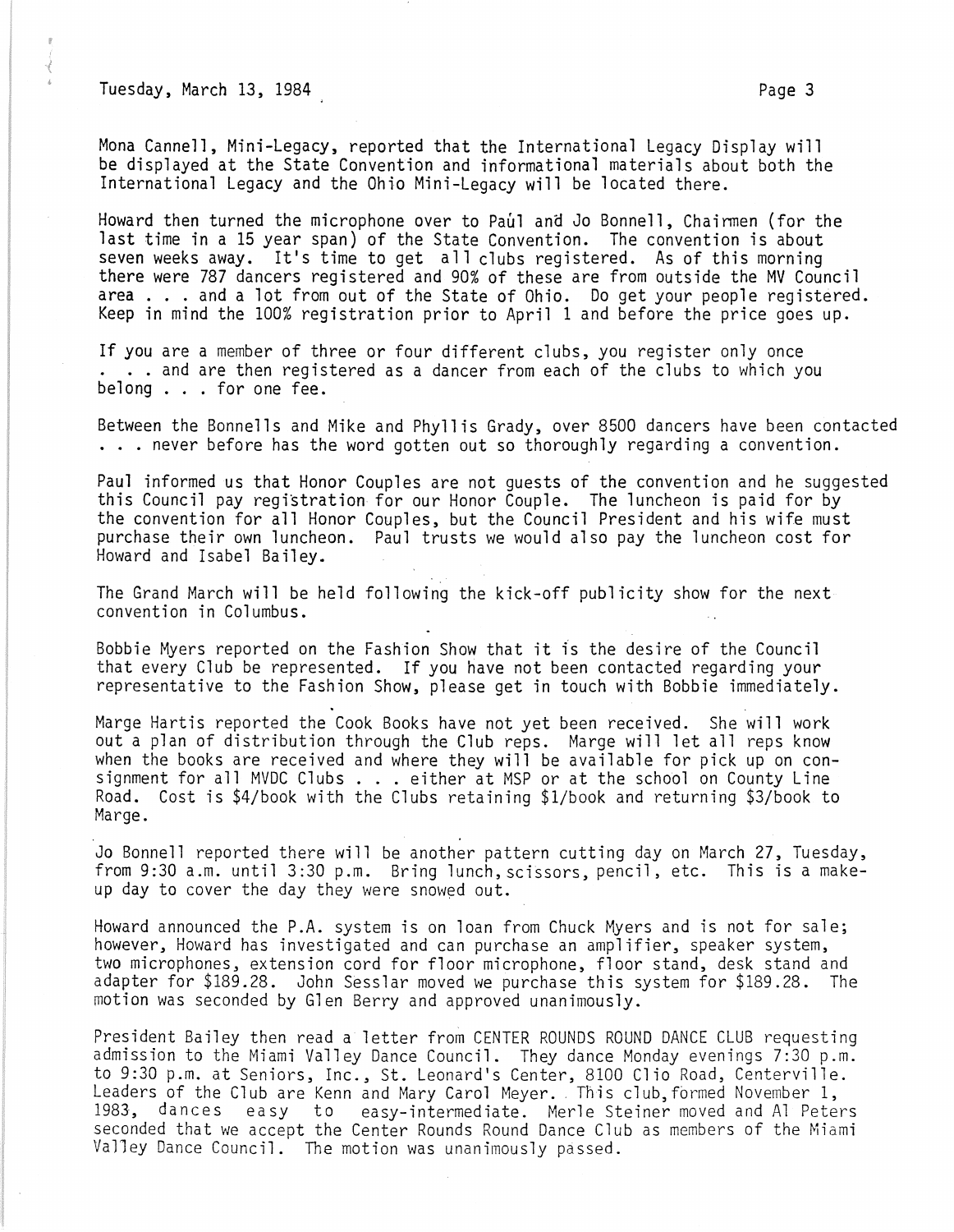Tuesday, March 13, 1984 Page 4

Dorothy Roosa suggested the MVDC follow in the steps of Kentuckianna by providing five yards of material to the wife of the Council President to make into a dress to use for the Fashion Show. She felt our Council should be represented in the Show by the president's wife using the gift material, which is a boarder print from Wisconsin. It might even be a good idea for each Club to furnish material to the wife of their own president to be worn in the fashion show.

Dorothy Roosa moved that we make the Honor Couple a guest of the MVDC at the convention by presenting them with a complimentary registration and that the MVDC also purchase luncheon tickets for the Council President and his wife. The motion was seconded by Paul Bonnell and passed unanimously. Dorothy felt this should be done as a yearly thing . . . which possibly could be included in the Bylaws.

Paul Bonnell requested each Club Repbring to the Convention Center on Friday, prior to the start of the convention, the Club Banner. You would be responsible for picking up the banners following the close of the convention. PLEASE REPRESENTATIVES<br>. . . TAKE CARE OF THIS FOR YOUR CLUB.

In the absence of George and Pat Baver, Jo Bonnell reported on the State Corp. which met on February 5. August 4 is Youth Day at the State Fair. August 11 is the Adult Square Dance Day with Square and Round dancing from 5:30 to 11 p.m. Jack Pladdes will be our local representative there. The 1985 convention will be in Columbus, but will not be held at the Electric Building.

The National Convention Dress which is worn to the Nationals to represent the State of Ohio will be determined at the 1985 convention. At the exhibit of ten coupled outfits, each attendee may vote on which they prefer. The winning outfit will be worn at Indianapolis in 1986 and will be worn until 1991 at which time another state contest will have been held and another outfit chosen to be worn for the next five years. The dress will be red, white and blue to conform to the colors of the Ohio State Flag.

Liquor at dances was the next big discussion. State Corp. recommended all Councils, Federations, Square Dance Callers and Round Dance Leaders stress the Ten Commandments of Square Dancing to classes and clubs. There is a proposed change to the State Corp. Bylaws to read that *We will prohibit alcoholic beverages before and during scheduled hours of aZl club* dances~ *festivals and state conventions.* This should pass in May and be effective immediately.

The President then stressed the use of the 100 Banner Raid form for couples in our club who have completed 100 raids. These folks get a special badge to wear which will be presented by either Howard or Bob Peyton and their name will be added to the Honor Board here at the Pavilion.

President Bailey turned the meeting over to Vice President Bob Peyton and then moved that we honor Michael Solomon at the State Corp. luncheon for his contribution to Square Dancing by making this building available to us through his membership on the City Council. Paul Bonnell seconded and the motion passed. Bob Peyton turned the meeting back to President Howard Bailey.

Paul Bonnell then spoke to the fact that some of the Honor Couples from past years had never received a plaque for display in their homes. He moved that this Council present any such couples with a plaque at a Council meeting before the end of the year. Gene Diener seconded and the motion passed. These people will be contacted by letter to determine who has not yet received a plaque.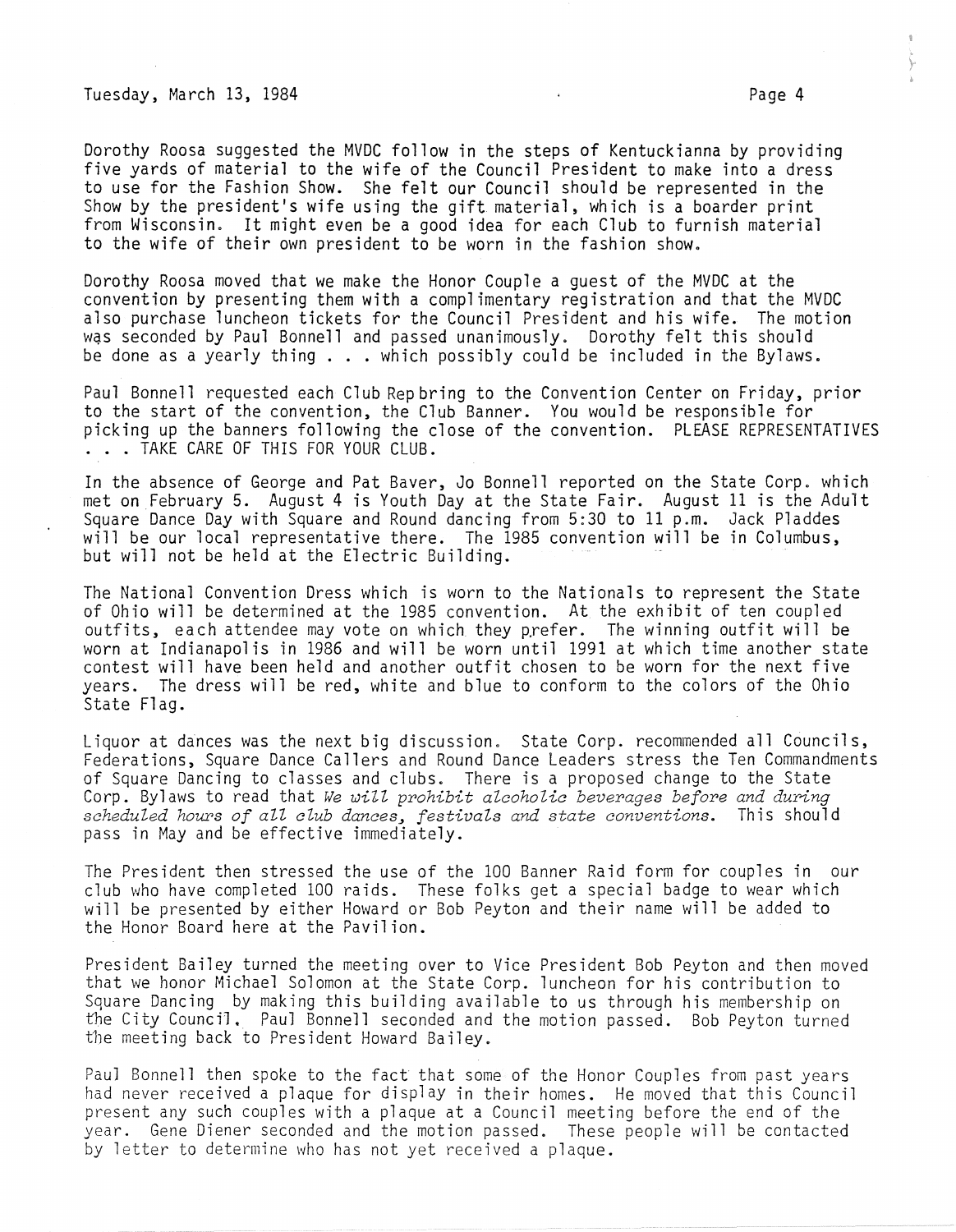## Tuesday, March 13, 1984 **Page 12, 1986** Page 5

## Club Announcements

TWIN BASE is putting on a Benefit Dance for Children's Medical Center, June 3, 1984, at the Pavilion from 1 to 9 p.m. They would appreciate all the Clubs publicizing this benefit and attending.

DATE'N 8'S will have a joint dance with Washington Squares on March 31. This is "It's Great In Dayton" night.

SUPER B'S will have a special dance March 17. Also each Monday night they will have a Mainstream dance through the month of April. On Saturday, April 28, there will<br>be a Mainstream dance. The first Monday in May ... May 7 ... they will sponsor a Plus Level Workshop for new graduates.

CLINTON COUNTY COUNTRY SQUARES announced a super All-Nighter on Saturday, April 14 with a midnight buffet, at Laurel Oaks Auditorium on Rt. 73 east of Wilmington beginning at 8 p.m. Also on Saturday, May 19, they are sponsoring a benefit for the Clinton County Cancer Association  $\ldots$  they would appreciate attendance from all MVDC clubs.

WASHINGTON SQUARES are having a Swing-into-Spring dance on March 18, Sunday, at the Pavilion with Don Connaire and will be a plus level dance. April 14 there will be a high/low dance. Mainstream graduates are especially invited.

MARY GO ROUNDS will have a dance April 6 with Bill Everhart and Mary on Rounds at<br>the J-Bar Farm, State Route 121 North, South of Greenville from 8 to 11 p.m. . . .<br>plus level.

KITTYHAWK SQUARES will not dance at the church on Good Friday, April 20, but will be dancing that night at the Arcade in Downtown Dayton ... FREE DANCE.

LAKE CHOCTAW TWIRLERS will have a dance March 25 from 2 to 5 p.m. with Joe Chiles and Keith Zimmerman. April 1 they will have a high/low dance at 7 p.m. with Jim Shafer.

STAR PROMEN-O'S announced a dance Friday, March 16 with Bill Everhart at the Catholic Church Hall near the center of town (South Charleston) on Rt. 41 and the hall is on the short street behind the church.

WRIGHT PATTERS, who dance every Friday night, have since the first of the year sponsored<br>AT NO CHARGE each Friday when Chuck Myers calls,a Mainstream Plus all-position workshop beginning at 7 p.m. You can dance that hour free or stay and dance with the Wright Patters from 8 to 11 p.m. (which is not free).

There being no further business the meeting was adjourned at 8:03 p.m.

Cookie Bucher, Secretary